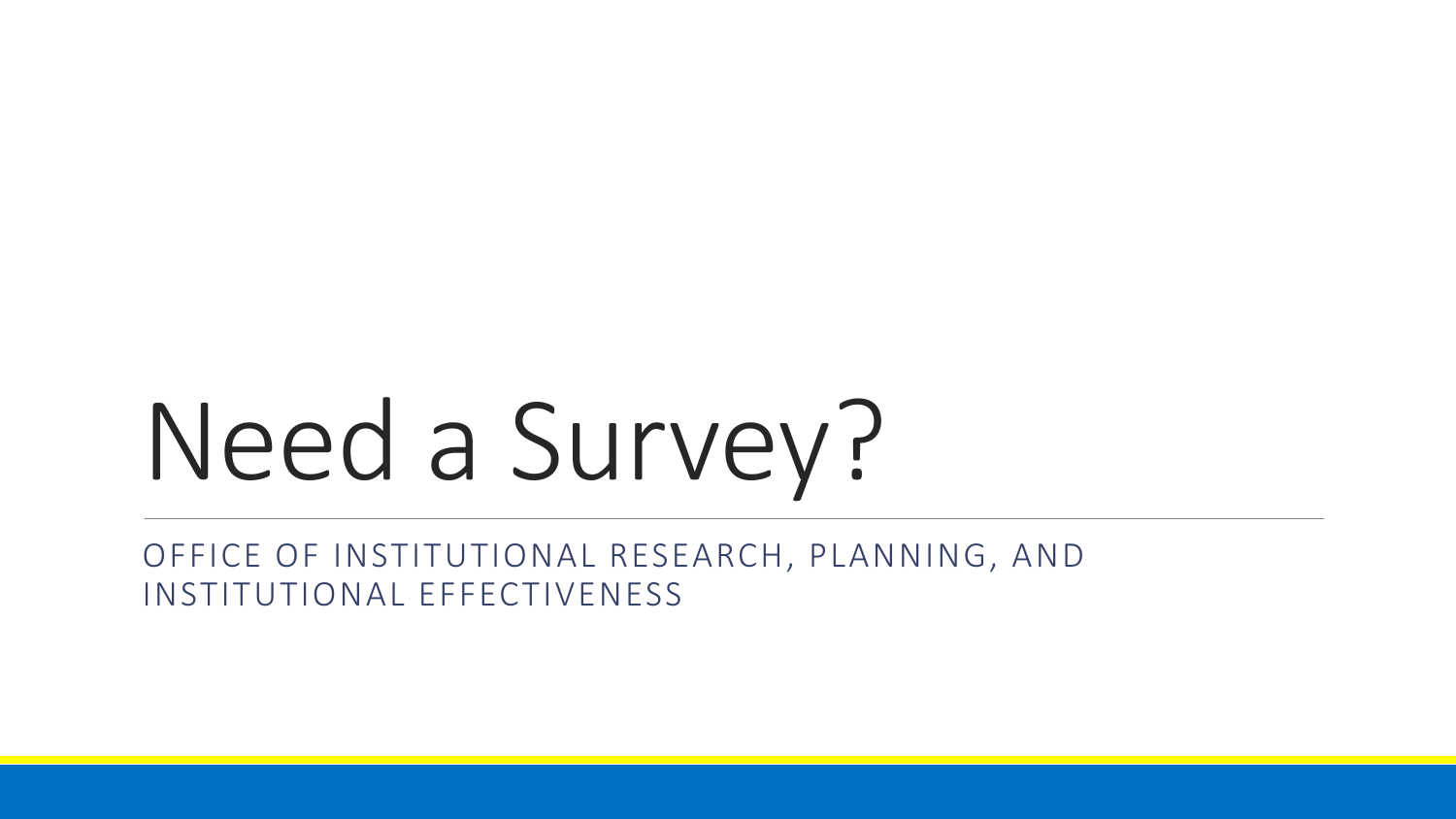# How Can We Help You?

Prior to requesting a survey with IRPIE, take a look at this checklist:

- $\sqrt{2}$  Are these data already available on the [IRPIE website ?](http://www.canyons.edu/data)
- Will the survey help inform your planning and decision making needs?
- Will your respondents see actionable results as a result of completing the survey?
- Can I do this on my own or do I need IRPIE?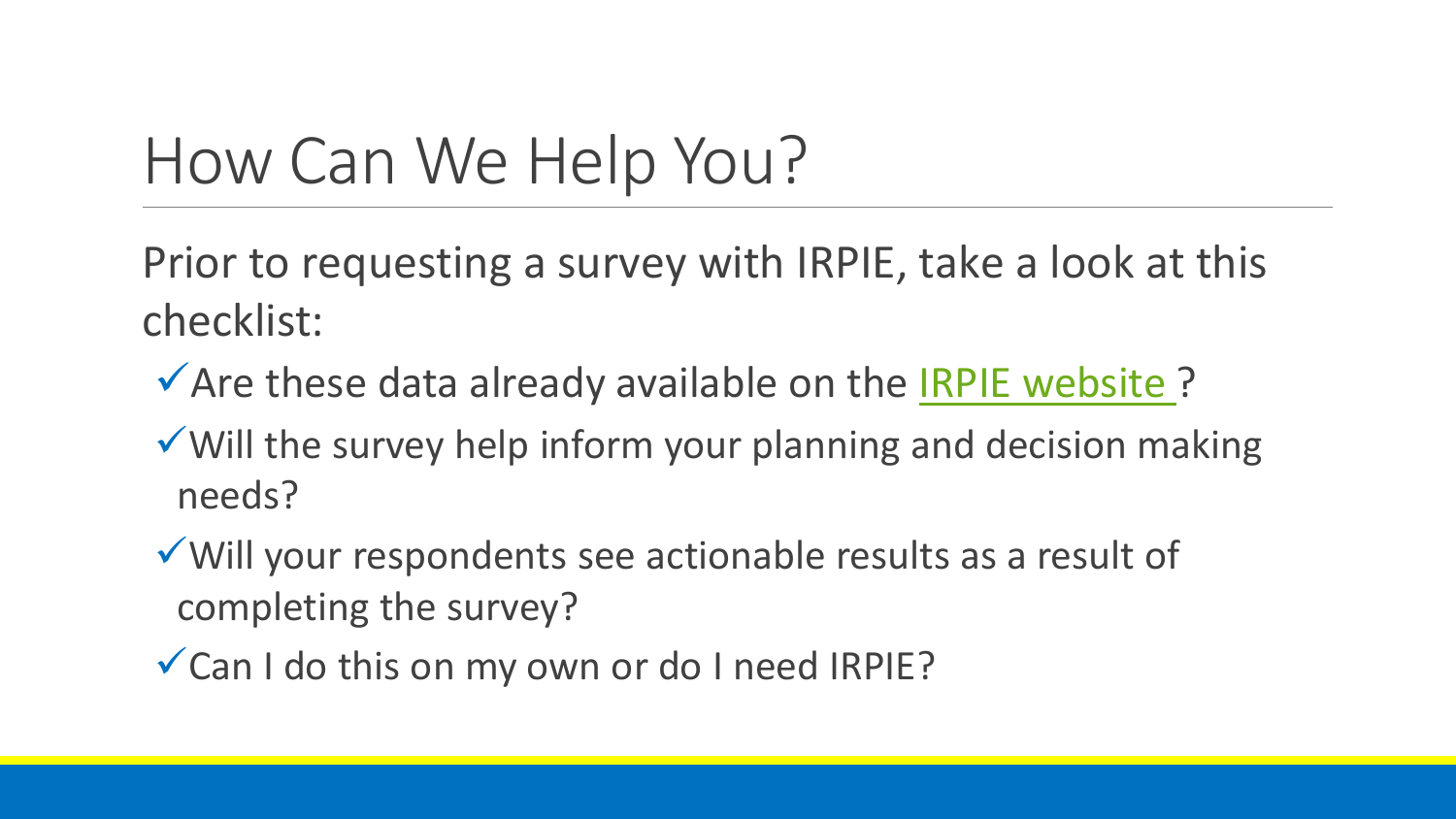# How Can We Help You?

- design. The IRPIE Office can also assist you in identifying who the • If you are going to create and distribute your own survey, the following slides will provide you with a brief lesson on survey survey will go to.
- • If it is not feasible to create and distribute your own survey, the IRPIE Office is happy to help! Take a look at the following slides to help guide you through your research request.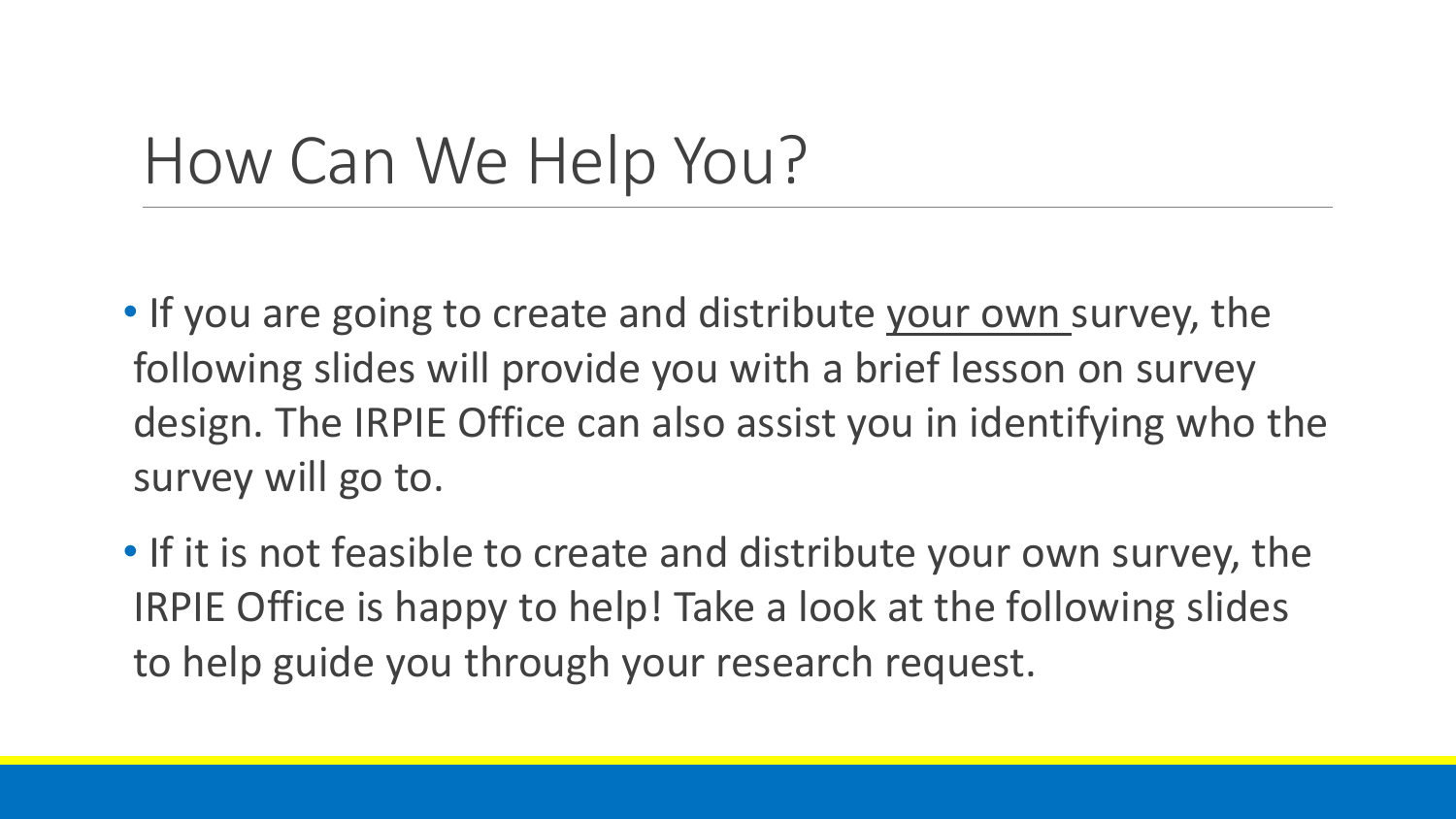# Survey Design

- Identify who you would like to take your survey.
- •Identify how you will distribute your survey (e.g. paper based/Point of Service or online via Canvas/email/QR code)
- • Establish objectives and goals to ensure that you ask the correct questions.
	- Survey questions can be classified into two groups:
		- open-ended allows people to provide detailed answers (e.g. "Please provide additional comments you may have about the Library.")
		- closed items provides a limited selection of available responses (e.g. Likert scales and yes/no responses)
	- • Consider the cognitive load of your respondents by limiting your survey to at least 10 questions.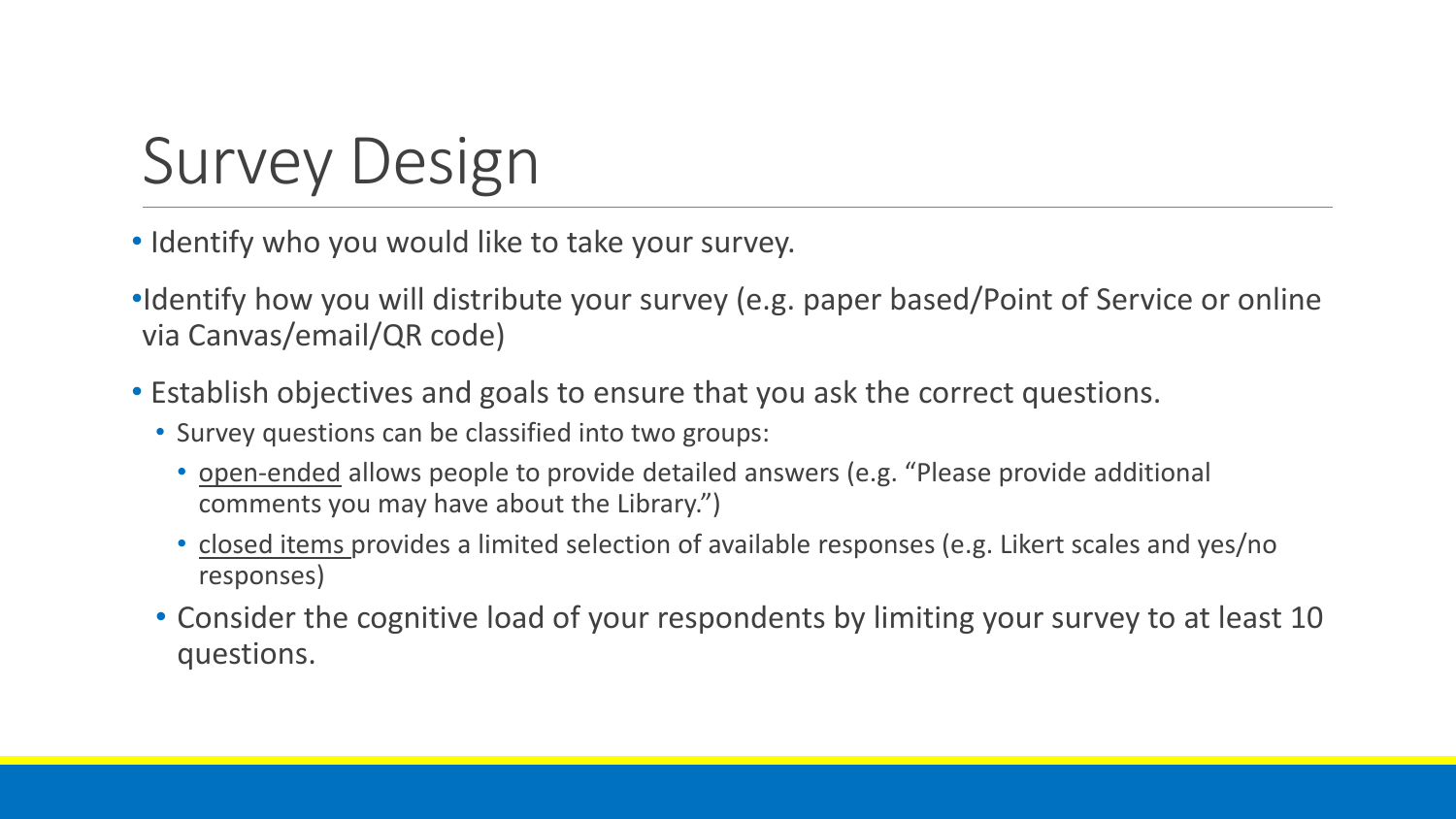# Survey Design

#### • Use simple language.

- •Avoid double barrel questions asking two questions at the same time (e.g. "Do you believe there are a variety of course offerings within your major and that the times they are offered meet your needs?").
- •Avoid leading and biased questions (e.g. "How much do you think enrollment should be capped at College of the Canyons?").
- •Avoid negative wording (e.g. "What factors would make you decide not to attend COC?").

•Be clear and concise.